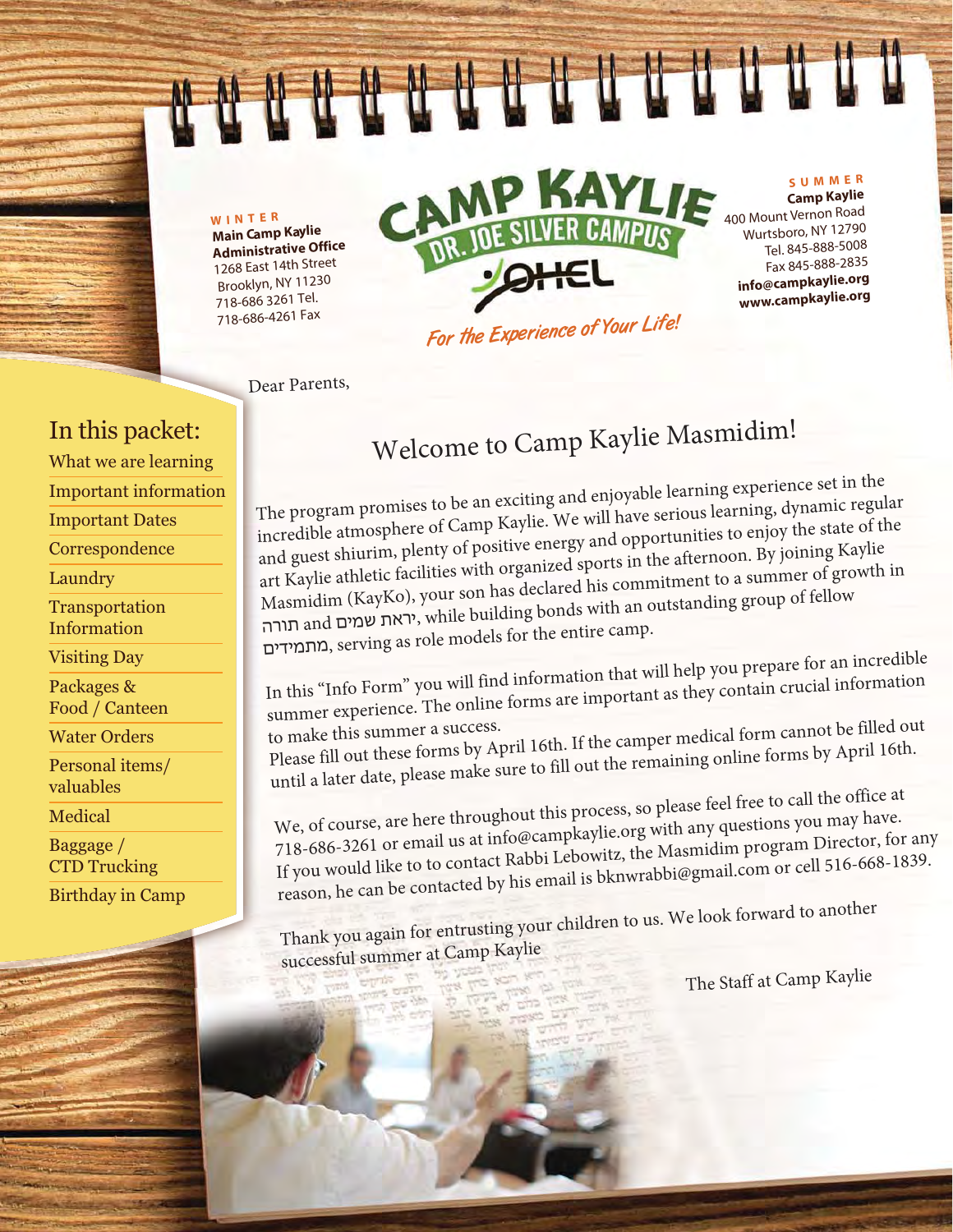**Please complete forms** by April **16th** 

Remember!



## Important information

In order for your child to receive a bunk/bus assignment in June, all outstanding invoices must be paid in full.

In addition, the Confidential Camper Information, Parent Questionnaire, Meningitis, and Transportation forms must all be be completely filled out online. Both the Physician Form and the Insurance Form should be uploaded to your campminder account.

**The Physician form must be filled out by, and signed by your child's physician.** JDrugs Form should be sent directly to pharmacy.

**Please Note: All medications must come in pre- packaged dosages.**



# Important Dates

Boys Session *Monday June 27 to Sunday, July 24* 

Boys Visiting Day *July 10*



### **Correspondence**

Communication between parents and campers is encouraged. When writing to campers please use the following address.

> Camp Kaylie 400 Mount Vernon Road Wurtsboro, NY 12790 Name of Camper - Bunk #



We have also set up a one way email system allowing parents and relatives to email campers directly through the camp Website. Go to www.campkaylie.org and click on the email camper link to send an email to your camper. Our website will be uploading hundreds of pictures daily of campers as well as weekly videos which will be viewable at the Camp Kaylie website. We strongly encourage all parents to please make sure that you are signed up to receive all the latest information and important updates about camp. You can do this by filling in your email address on our website home page.



## Laundry

Weekly laundry service is provided free of charge. Our laundry will be returned to the bunk within two days. Dry cleaning is not available. Please be sure to mark each article of clothing with your child's first and last name.



# Visiting Day

We are excited to host visitors to visit our campers, see our campus and meet our staff on Visiting Day. Visiting day will be on July 10th. Under no circumstances will unauthorized visitors be allowed on campgrounds on non-visiting days.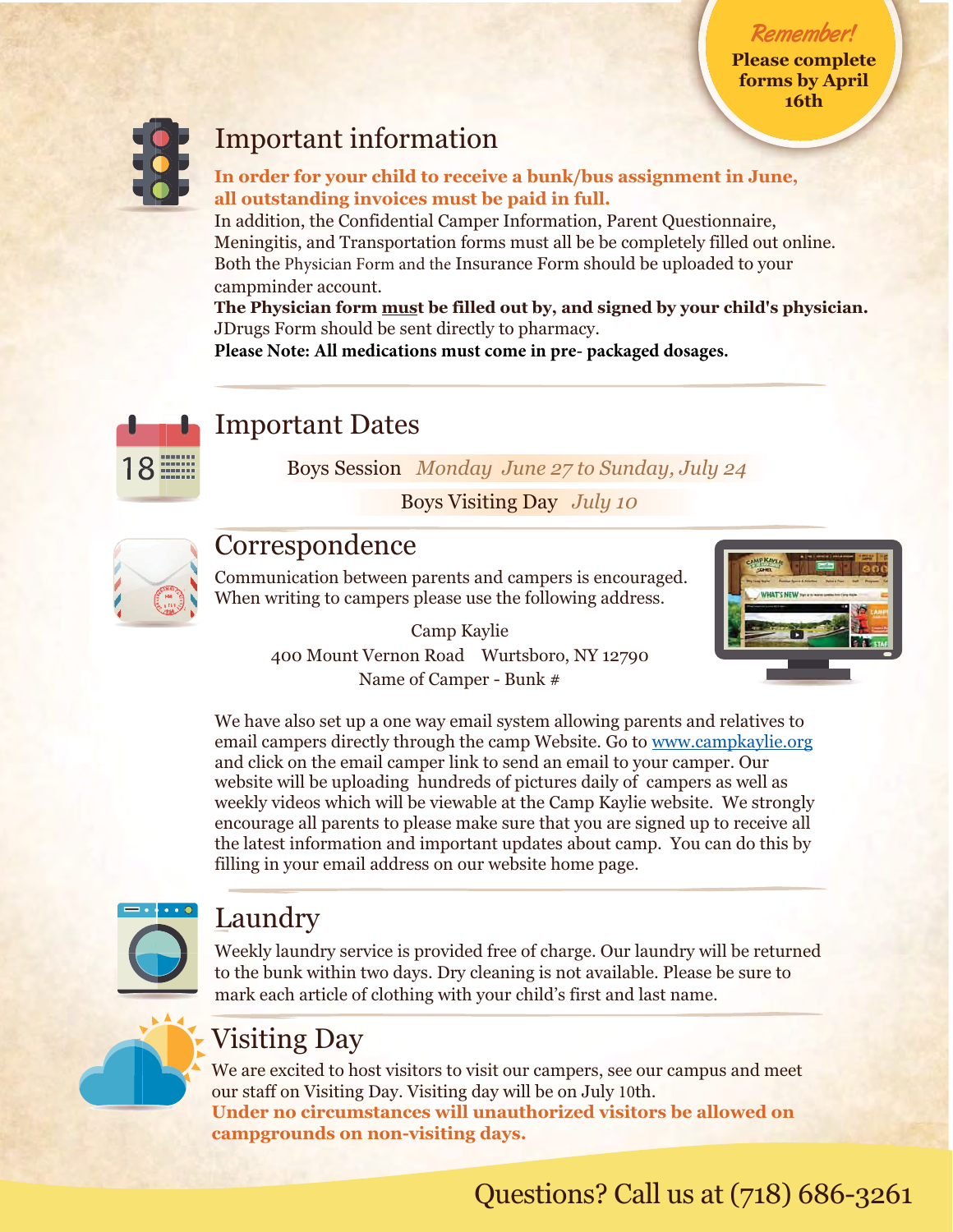**Please complete ISON** forms by April **16th** 

Remember!



### Transportation Information

It is crucial that you fill out the online transportation form to let us know how your child will be arriving to/departing from camp.

### **Masmidim** will depart on Monday, June 27 from our bus stops.



9:00 am - N. Woodmere Park, 750 Hungry Harbor Rd., Valley Stream NY 11581 10:00 am - YNJ, 666 Kinderkamack Rd, River Edge NJ 07661

### **Masmidim** will return home on Sunday, July 24 to our bus stops.



5:30 pm - N. Woodmere Park 4:30 pm - YNJ

Any parent who would like to drop off a child at camp on opening day must bring their child directly to the Camp Office by 11:30 AM.

# Packages & Food/Canteen

We strongly discourage the sending of food packages to your children. Storage of food in cabins is extremely problematic since it attracts animals etc. Rest assured that the children receive ample amounts of nourishing food and baked goods. As we are a nut free camp, we have many restrictions with regard to what is allowed to be eaten in camp. We have many campers with severe allergies and therefore any food that is sent or brought up on visiting day cannot contain any trace of nut- products. Any package that is sent to your camper will be opened by the camp staff and any nut products will be removed. Make sure to list "masmidim program" on the package. The Kaylie canteen, as well, has plenty of food/nosh that your children will enjoy.

We are no longer able to exert the manpower to deal with high volumes of packages. At the same time, we do not wish to completely ban families from sending packages to campers.

We are therefore asking that campers should not be sent more than one package per week.

If we notice that a camper is receiving more than this allotment, we will not deliver the additional packages.

We are requesting that you do not send any packages before camp begins. Additionally, please do not send anything for at least the first 4 days of camp. This will assist in properly acclimating the campers into the camp environment and make for a smoother transition. As a reminder, ALL packages sent or delivered to camp will be directed to the Main Office and opened. Any food items containing nuts will be removed and not returned.

# Water Orders

Camp Kaylie will provide bottled water delivered directly to the bunk on a weekly basis if pre-ordered. Please fill out the online water order form and submit it if you would like to participate in this service. (Your credit card will be charged.)